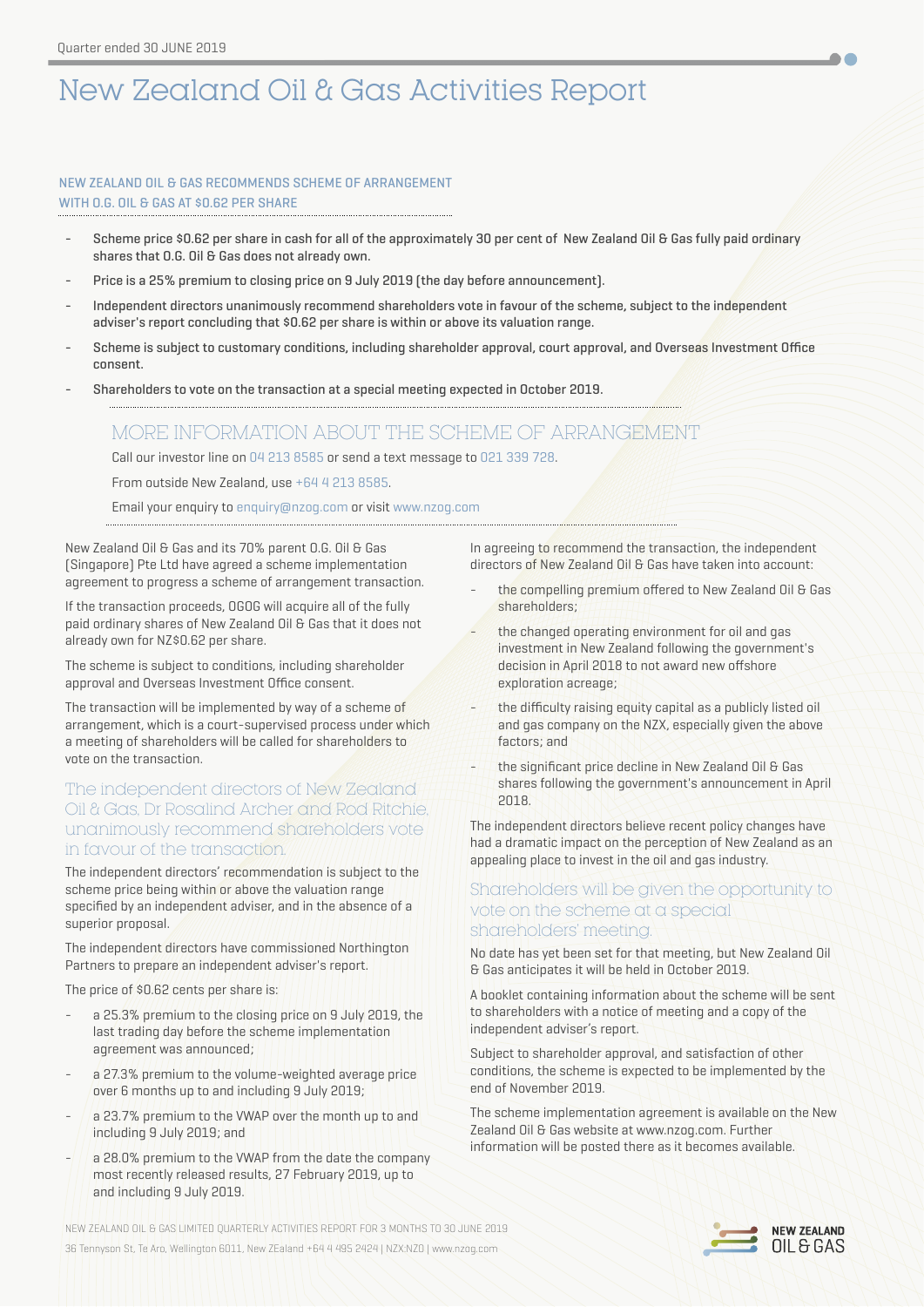#### FINANCIAL PERFORMANCE

 $\blacksquare$ 

Sales receipts from Kupe were \$4.3 million and receipts from Cue's Maari and Sampang production assets were \$9.9m. Production related outgoings were \$3.3m. Exploration payments totalling \$2.4m included drilling costs relating to the Kohatukai and Sampang wells. Cash outflows for administration expenses across the group were \$2.6m. Cash balances held in USD denominated accounts were impacted by a weaker New Zealand dollar, resulting in an unrealised FX gain of \$0.7 million.

#### GROUP CASH BALANCE 30 JUNE 2019: NZD105.6M

Group cash balance at 30 June was \$105.6 million including cash held by Cue Energy resources.

Cash is held by New Zealand Oil & Gas in both US dollar and NZ dollar denominated accounts. Cash held by Cue Energy is also held in Australian and Indonesian currencies.

49.96% of cash held by Cue is not attributable to the shareholders of New Zealand Oil & Gas.

Some cash held by the group is committed to fund the Ironbark-1 exploration well, as set out in the graphic below.

#### INDICATIVE CASH COMMITMENTS FOR 2019-20 FINANCIAL YEAR\*



Some rounding.

\*Projected future figures in this graphic are indicative estimates and do not constitute profit guidance. Figures relate to future events and assumptions that are uncertain, and that may or may not occur. Ironbark well cost projections include future cash commitments, and do not include cash already paid. Some of the committed Ironbark expenditure may be paid in the following financial year. "Cue, NZO share of uncommitted" comprises New Zealand Oil & Gas 50.04% interest in uncommitted Cue cash.

| <b>PRODUCTION SUMMARY</b>             |                                     | Total field for quarter | Our share previous | Our share Jun 2019 |
|---------------------------------------|-------------------------------------|-------------------------|--------------------|--------------------|
| <b>FIELD</b>                          |                                     | [gross]                 | quarter [net]      | (net)              |
| Kupe<br>Taranaki, New Zealand         | Oil<br><b>Barrels</b>               | 254,100                 | 10,500             | 10,200             |
|                                       | Gas<br>Petajoules                   | 6.75                    | 0.27               | 0.27               |
|                                       | <b>LPG</b><br><b>Tonnes</b>         | 29,600                  | 1,163              | 1,200              |
|                                       | Production revenue<br><b>NZD\$m</b> |                         | 3.7                | 4.3                |
| Maari*<br><b>Taranaki New Zealand</b> | Oil<br>Barrels, Net                 |                         | 31,450             | 30,750             |
|                                       | Production revenue<br>AUD\$m.       |                         | 1.6                | 5.4                |
| Sampang*<br>Java, Indonesia           | Oil<br><b>Barrels</b>               |                         | 790                | 755                |
|                                       | Gas<br>Petajoules                   |                         | 0.38               | 0.36               |
|                                       | Production revenue<br><b>AUD\$m</b> |                         | 3.2                | 4.0                |

Some rounding. \*New Zealand Oil & Gas has a 50.04% interest in Cue. Cue's full interest is shown.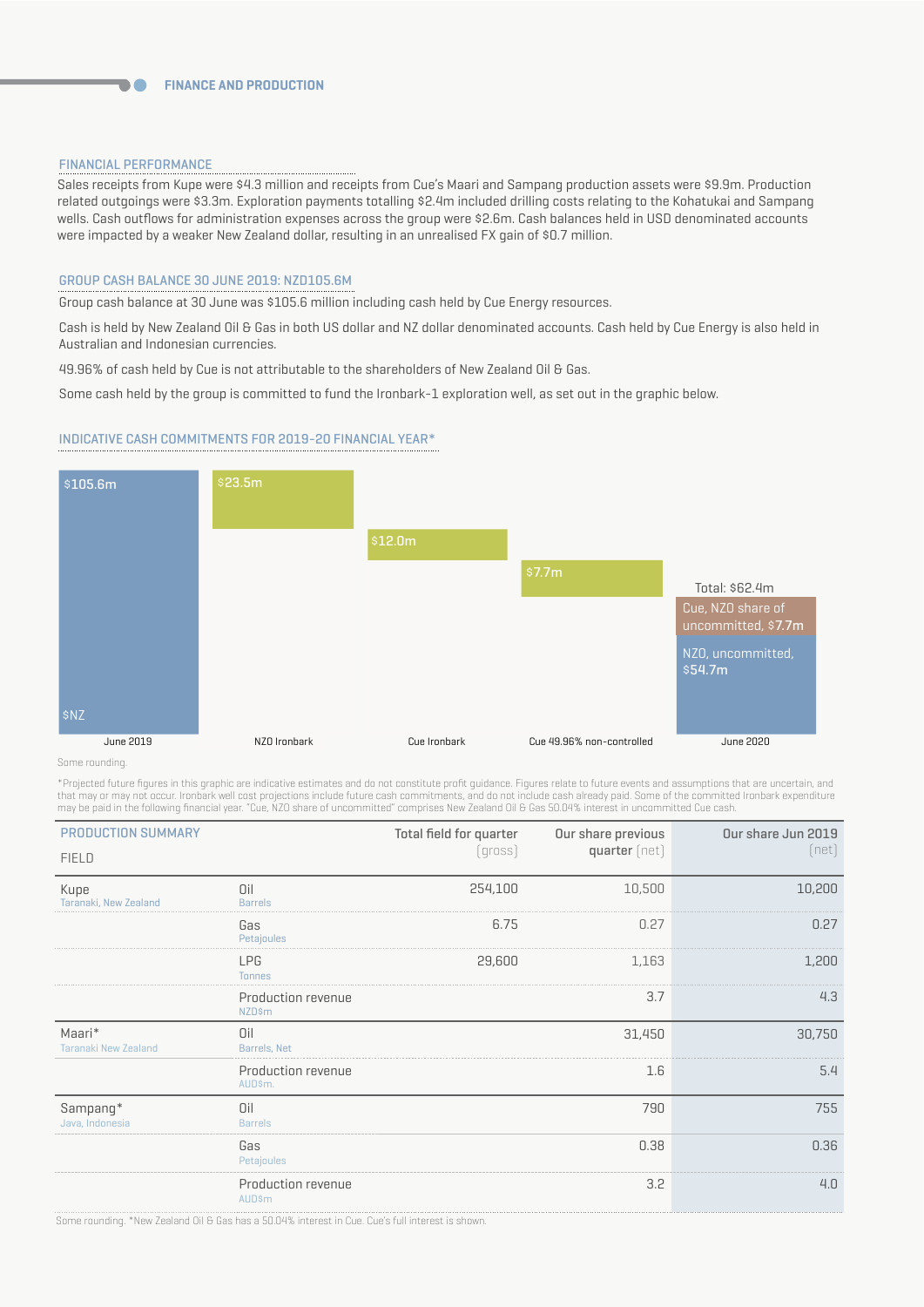## TARANAKI

**Kupe oil and gas field** (PML 38146)

4% New Zealand Oil & Gas

50% Beach Energy (Operator)

46% Genesis Energy

During the quarter Kupe continued its strong production performance due to high market demand for gas.

Field and operational performance has continued in line with expectations.

A month-long shut-in of the plant is planned for plant maintenance in November.

A final investment decision about whether to proceed with the next stage of Kupe development is expected in the first half of FY20.

#### **Maari and Manaia oil field** (PMP 38160)

5% Cue Energy\*

69% OMV New Zealand (Operator)

26% Horizon Oil International

Oil production was in line with the previous quarter, including seven days of non-production during June while the annual field maintance shutdown was completed safely.

MR3a production well was offline for most of the quarter due to failure of the electric submersible pump. The joint venture is currently considering options for a workover to replace it.

At the end of the quarter, production was approximately 7500 bopd, which is significantly higher than the operator's budget. This is the result of increased MR6a production, welloptimisation activities and increased water injection. Further production enhancement opportunities being progressed include the installation of individual well meters and use of higher capacity ESP equipment for the MR6a well.

#### **Kohatukai** (PEP 55768)

25% New Zealand Oil & Gas

25% O.G. Oil & Gas Limited

37.5% Mitsui E&P Australia Pty Ltd (Mitsui)

12.5% AWE Holdings NZ Limited (AWE) 12.5% (Operator)

During the quarter the joint venture applied to relinquish the permit.

# CANTERBURY-GREAT SOUTH

**Clipper** (PEP 52717) 50% New Zealand Oil & Gas (Operator)

50% Beach Energy

During the quarter the deadline for a decision about whether to drill an exploration well in the permit was extended by three years.

A well commitment decision now needs to be made before 11 April 2022, or the permit must be surrendered. Other obligations have been extended correspondingly.

#### **Toroa (PEP 55794)**

#### 100% New Zealand Oil & Gas

During the quarter the company engaged with the government about a possible extension of the permit conditions to align with the Clipper permit.



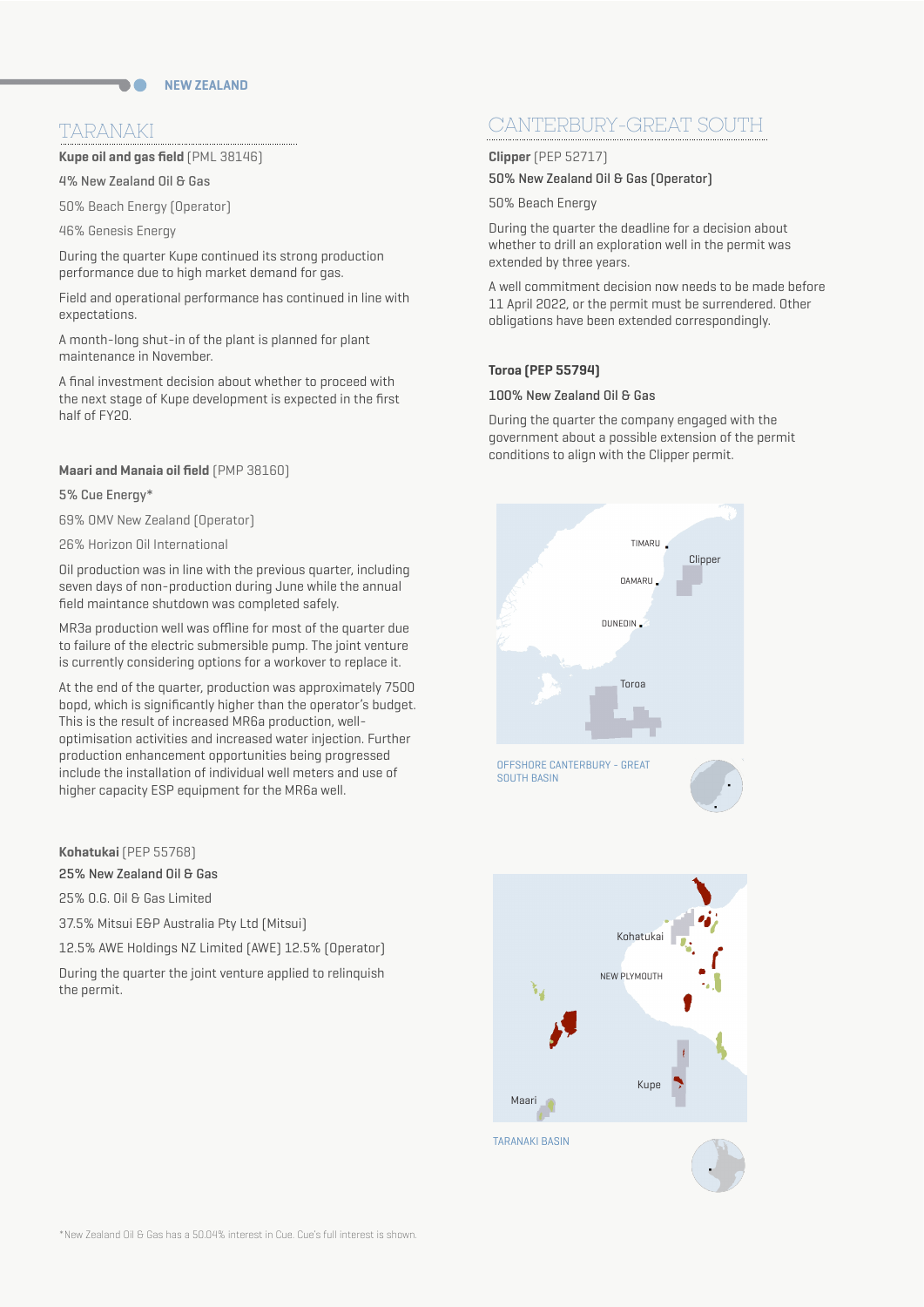## INDONESIA

#### **Sampang**

Production Sharing Contract

15% Cue Energy\*

45% Ophir Indonesia (Sampang) Pty Ltd (Operator)

40% Singapore Petroleum Company

Production from the Sampang PSC remained strong, in line with the previous quarter, with a combined Oyong and Wortel average gross production rate of approximately 37 mmcfd for the quarter.

The plan of development process for the Paus Biru discovery is progressing, with the operator undertaking the required postwell technical work. Concept development plans have been presented to the joint venture, which include a single well with a wellhead platform and pipeline tie-in to the Oyong facilities.

During the quarter, Ophir Energy, the operator of the Sampang PSC, was acquired by Medco Energi Global Pte Ltd, an Indonesian public exploration and production company.

Pressure reduction enhancements to the compressor at the Grati onshore processing plant have been approved by the joint venture to allow production at reduced field pressure. This project is expected to be completed by early 2020.



#### **Mahato**

Production Sharing Contract

Cue Energy\* 12.5%

Texcal Mahato EP Ltd (Operator)

In April 2019, a joint operating agreement was finalised and signed by the partners in the Mahato PSC.

Well-site construction is being undertaken for the PB- 1 wellsite in preparation for an expected well before the end of calendar 2019.

Drilling and other permits are in place and the joint venture is expected to make a final decision on the well in the coming months. The PB prospect is within the southern portion of the PSC in close proximity to the existing production and infrastructure of the Petapahan fields.

#### **Mahakam Hilir**

Kutei Basin Production Sharing Contract

100% Cue Energy\*

Cue Kalimantan Pte Ltd (Operator)

The Mahakam Hilir PSC contains the Naga Utara prospect and the Naga Utara-4 appraisal well opportunity.

Cue is proceeding with planning for the drilling of the Naga Utara-4 well and is currently seeking partners to participate in the Mahakam Hilir PSC and the well.